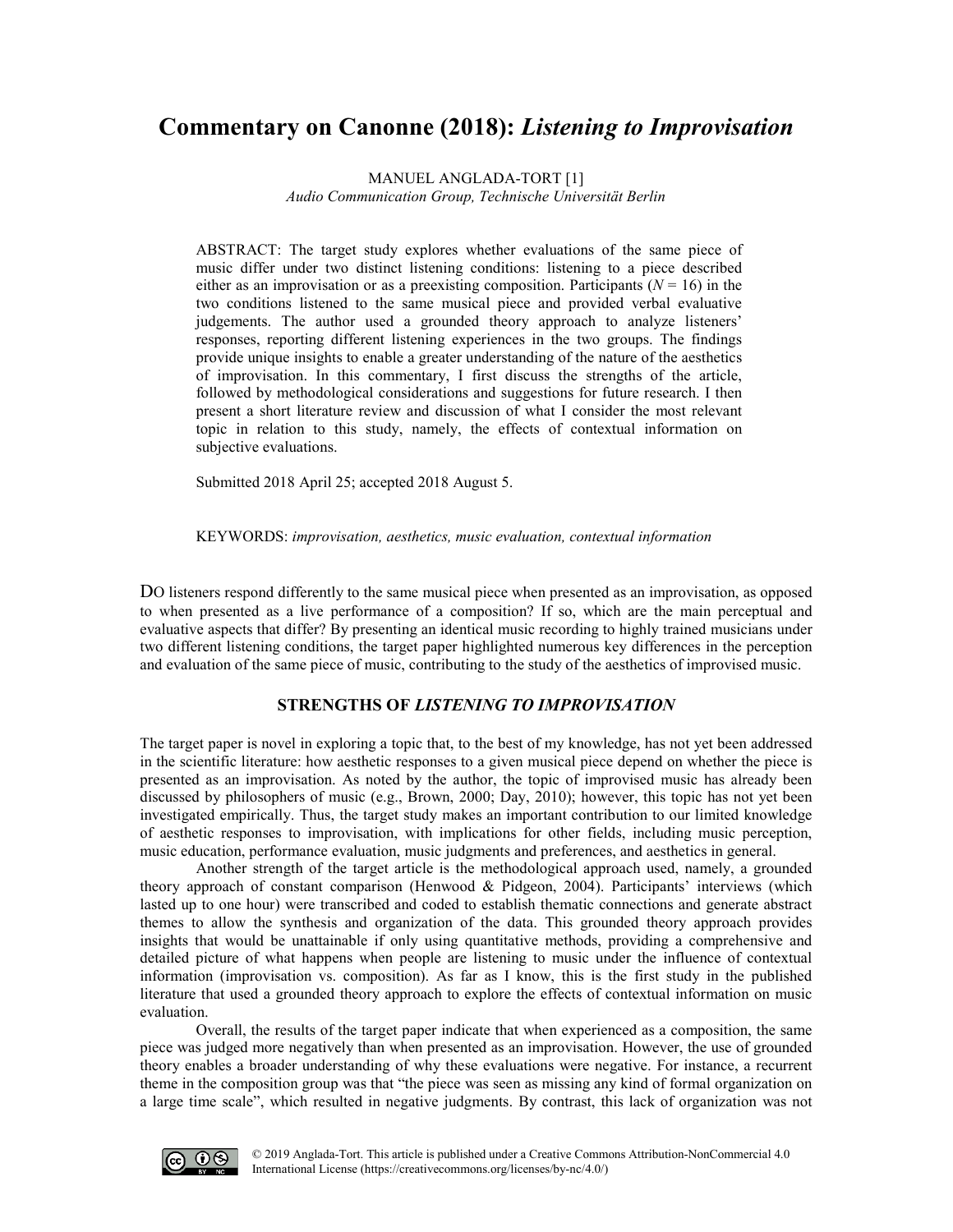experienced as a negative aspect in the improvisation group, as trained musicians did not expect improvised music to have a well-defined structure.

The results also suggest that the experiences in the two groups were quite different. Listeners in the composition condition experienced the piece as a "sonic product", paying attention to acoustic effects, imperfections, and the lack of structure. By contrast, listeners in the improvisation group experienced the same piece in a different way. The imperfections and lack of organization were expected and considered a byproduct of the improvisational process, suggesting that listeners were superimposing "ethical" aspects associated with improvisations, rather than evaluating the "quality" of the music itself. Moreover, listeners in the improvisation group did not just perceive "sounds", but also the intentions behind them, identifying the music as a process of communication between musicians.

These findings inspire many topics for discussion and future research. Amongst others, the author pointed out the role of "modal considerations" (i.e., knowing how a given musical piece has been produced). One concept that I found particularly interesting is the relationship between ontology and aesthetics; that is, our perception of music (and aesthetic stimuli in general) seems to rely strongly on the category under which the object in question is being perceived. If true, this raises intriguing questions, for instance: to what extent do we like music simply because it is categorized within our favorite genres or styles? Could we overcome the stigmas associated with classical music amongst young people simply by telling them that the music is not classical?

## **METHODOLOGICAL CONSIDERATIONS AND SUGGESTIONS**

Grounded theory can be a highly informative and useful approach to explore new research topics. However, this technique also has important limitations, the first being the small number of participants (in the target study there was a total of 16 participants, eight in each group). Although this number is justified by the lengthy work that this approach requires (interviews, transcriptions, and data analysis), I question whether it can be a representative sample of the general population.

The second and third points concern two limitations briefly mentioned by the author: a potential interviewer bias and the limited generalizability of using only one piece of music. The author of the study was the same researcher who conducted the interviews and subsequent analysis, generating the thematic connections and abstract themes. This practice can be susceptible to several biases, including stereotyping, inconsistency in questioning, intuition, and confirmation bias (i.e., the tendency to look for information supporting pre-conceived beliefs).

Using only one piece of music, which was originally an improvisation, can also be an important constraint. Any of the reported results could be due to trained musicians simply identifying and preferring the musical piece in its natural form (i.e., improvisation), or disliking a piece that was presented under the wrong category (i.e., composition). The author attempted to address this issue by conducting a pilot study to select the piece of music that was more ambiguous with regards to its category (i.e., a musical piece that was almost equally perceived as an improvisation and as a preexisting composition). However, to generalize the findings of the target paper, future studies will need to test a wider range of music stimuli, varying not only in category but also in genre and style.

As a general suggestion for overcoming these limitations when designing similar experiments, future research could incorporate both quantitative and qualitative techniques. In this mixed methods approach, a small proportion of the participants could first experience the interview process and provide detailed evaluations. Based on the qualitative analysis of this data, the researcher could then design a quantitative test using a larger number of musical pieces and employing different rating scales to measure the main themes identified in the first phase. This approach would allow researchers to substantially increase the number of participants and music stimuli in a relatively cost-efficient way as well as utilizing inferential statistics to test hypotheses and calculate effect sizes.

Furthermore, it would be interesting to compare the findings from the target article, which used a sample of highly trained musicians, to a group of non-musicians; would non-musicians, compared to musicians, be affected differently by knowing that the musical piece was an improvisation? Perhaps musicians are more susceptible to this information given their extra knowledge, which could generate hypercritical judgements and specific expectations, resulting in negative evaluations when they are not satisfied.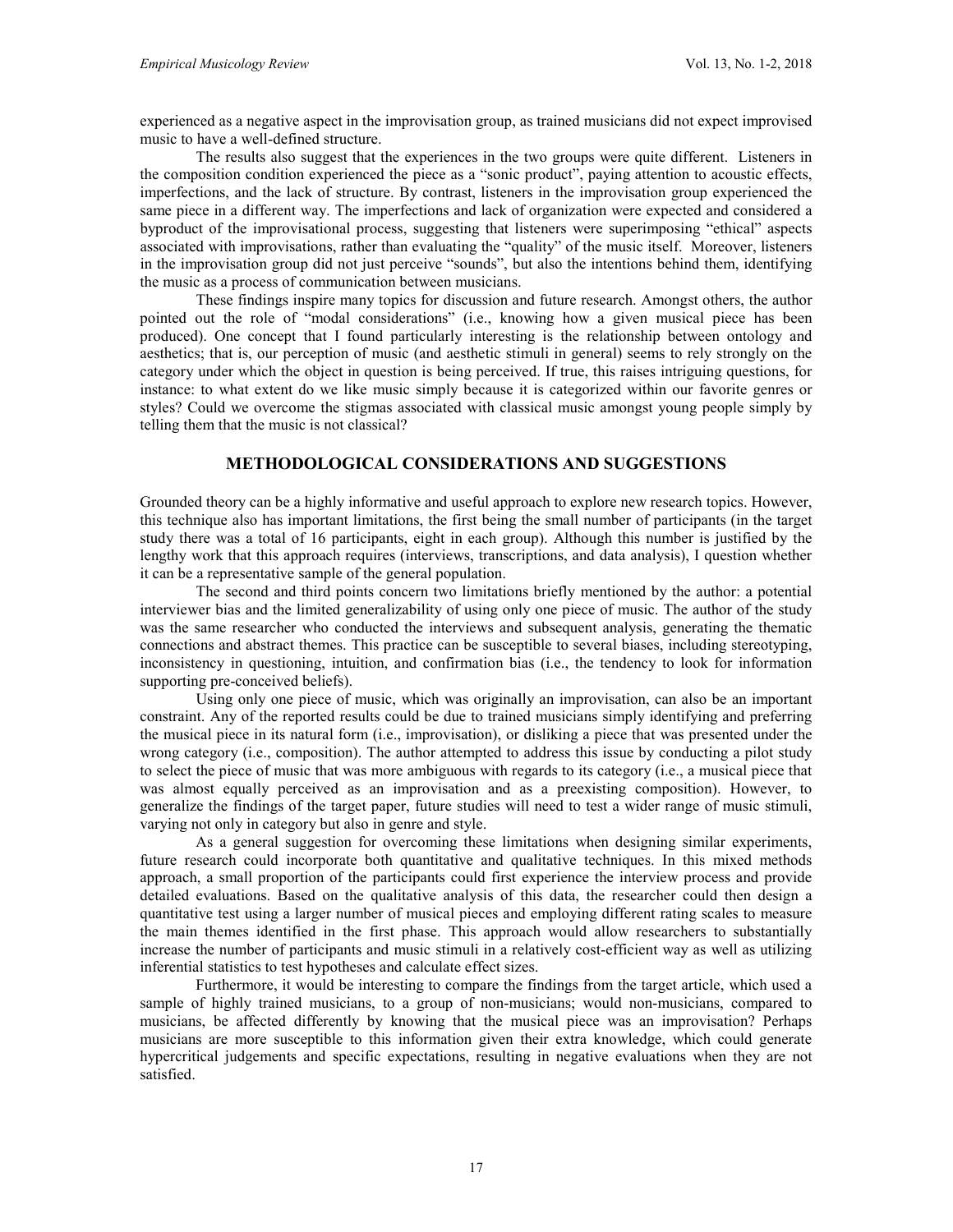Finally, when possible, I would recommend the use of a within-participants designs in this type of study, useful for investigating non-musical factors because they allow for the study of their effects on each individual participant while the music remains the same (Anglada-Tort & Müllensiefen, 2017).

## **THE IMPACT OF CONTEXTUAL INFORMATION ON SUBJECTIVE EVALUATIONS**

The effects observed in Canonne's study (2018) are a classic example of the influence of contextual information on subjective evaluations.[2] The target paper briefly mentions the relevance of extrinsic factors in listeners' evaluation of music (e.g., Kroger & Margulis, 2016), but this topic could be addressed in more detail. This section provides an overview of this research area.

In the real world, music is often presented with information of all kinds and forms – e.g., artists' names, song titles, the genre of the music, number of listens, number of likes, price, descriptions of the performer's career, or the composer's intentions. This information likely has an impact on music listening.

When identical recordings are presented with information suggesting that the performer is a professional musician, listeners evaluate the same music stimuli significantly more favorably (e.g., liking, quality, pitch and rhythm accuracy), than when presented with information suggesting a less skilled musician (Anglada-Tort & Müllensiefen, 2017; Duerksen, 1972; Kroger & Margulis, 2016). In a functional magnetic resonance imaging (fMRI) study, Aydogan et al. (2018) presented the same music stimuli under two different descriptors about the performer (professionals vs. student), finding that listeners' evaluations were significantly more positive in the professional condition; more importantly, the authors identified different patterns of brain activation in the ventromedial prefrontal cortex.

Extrinsic information presented with music also has a significant impact on emotional responses to music, influencing whether a musical piece is perceived as positive or negative (Margulis, Levine, Simchy-Fross, & Kroger, 2017; Vuoskoski & Eerola, 2013). North and Hargreaves (2005) played songs presented either as 'suicide-inducing' or 'life-affirming'; in both cases, the same pieces of music were perceived just as they were framed. When evaluating music for advertising purposes, industry professionals are also influenced by contextual information, resulting in biased judgements of music aesthetics and the cost associated with the use of the music (Anglada-Tort, Keller, Steffens, & Müllensiefen, 2018). In fact, the mere manipulation of linguistic properties of names and titles presented with musical pieces has a significant impact on aesthetic and value judgments of music (Anglada-Tort, Steffens, & Müllensiefen, 2018).

Finally, in the memory domain, the presence of post-event misinformation about a given music piece can impair listeners' ability to remember the music (Anglada-Tort, Baker, & Müllensiefen, 2018).

The effects of contextual information on subjective judgments have been found in most other domains besides music. Plassmann, O'Doherty, Shiv, & Rappel (2007) presented the same wine product labeled with different prices (i.e., \$5, \$10, \$35, \$45, and \$90); the higher the price of the bottle, the higher the pleasure people experienced when drinking the wine. In the olfactory domain, presenting the same smell with two different descriptors, "cheddar cheese" or "body odor", resulted in different judgments of pleasantness, with "body odor" causing a significantly less pleasurable experience (De Araujo, Rolls, Velazco, & Cayeux, 2005). In the visual domain, when pictures of artworks were either labeled as "gallery" or "computer generated", aesthetic evaluations of the same artworks were significantly higher in the highprestige situation (i.e., the gallery condition; Kirk, Skov, Hulme, Christensen, & Zeki, 2009). Note that these studies used fMRI techniques and found different patterns of brain activations, identifying the medial prefrontal cortex as an important region involved in the modulation of contextual information.

This growing body of research empirically supports the notion that music perception is contextdependent (e.g., Sloboda, 1999). Nonetheless, it is important to mention that the magnitude of the effects observed in the reviewed literature are generally small. Contrastingly, the target paper suggests that contextual information plays a more important role on music perception and evaluation, with the potential of changing entire listening experiences. These inconsistencies could be due to differences in the experimental methodology or the type of explicit information under study.

Perhaps explicit information effects are outside of our conscious control, aligning with the notion of heuristic processing (Chaiken, 1980; see Kahneman, 2011, for a review). If so, one should consider knowledge from behavioral economics and the psychology of decision making. For instance, the effects of contextual information could be reduced to the heuristic of anchoring (Tversky & Kahneman, 1974), a decision rule based on the assumption that people rely heavily on the first piece of information offered to "anchor" subsequent judgements and interpretations. Contextual information could therefore be anchoring music evaluations and choices in an unconscious and automatic manner.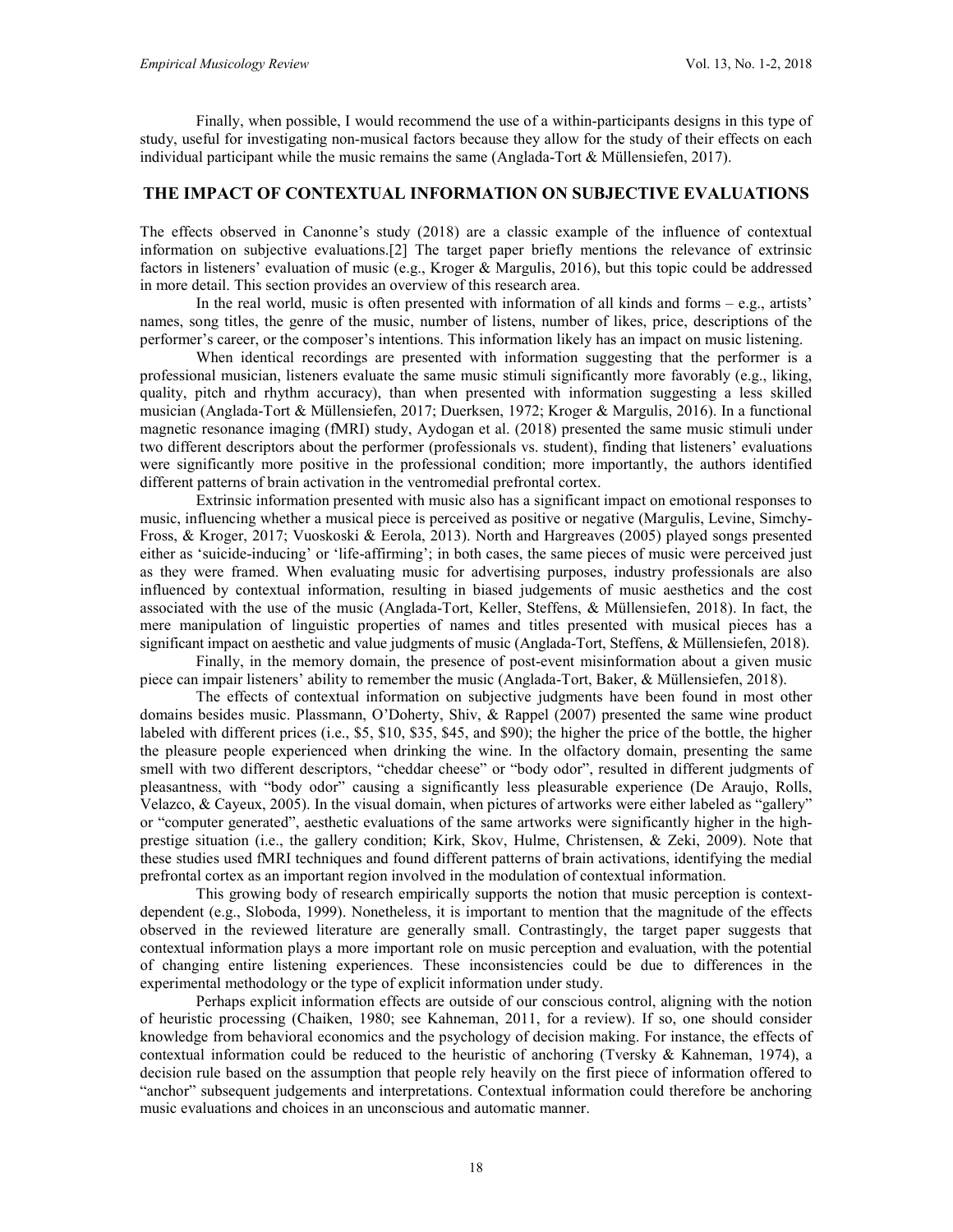To me, this area of research opens many interesting avenues and raises questions for future studies: Which are the main psychological mechanisms underlying contextual information effects? Are these mechanisms domain-specific? To what extent is music perception determined by contextual information, compared to the other two sources of variability (i.e., the music itself and the listener)? Today, these questions remain unanswered.

# **CONCLUDING REMARKS**

The target article investigates a new type of contextual information and provides an excellent starting point for anyone interested in the study of the aesthetics of improvisation. It seems relatively easy to manipulate listeners' music experiences by simply changing a piece of descriptive information regarding how the music was produced. However, numerous limitations were identified and future research will need to overcome them to generalize the observed effects, including the use of a larger sample size and a wider range of music stimuli. I would also like to encourage future research to examine similar effects in a sample of non-professional musicians as well as employ within-participants designs. To the best of my knowledge, the target study is the first to use a grounded theory approach to explore contextual information effects on music evaluation. Studies on this subject (as the ones outlined above) normally rely on the use of rating scales that are claimed to measure certain subjective evaluative dimensions, such as music aesthetics. Yet, the experience of reviewing the target paper makes me reconsider the efficiency of quantitative techniques used on its own, inspiring new ways to design future experiments, and adding to the ongoing debate between humanities and sciences.

### **ACKNOWLEDGMENTS**

This work was supported by a PhD studentship from the "Studienstiftung des Deutschen Volkes" (Bonn, Germany). This article was copyedited by Scott Bannister and layout edited by Kelly Jakubowski.

#### **NOTES**

[1] Correspondence concerning this commentary should be addressed to Manuel Anglada-Tort, Department of Audio Communication, Technische Universität Berlin, Berlin, Germany. E-mail: [m.anglada.tort@campus.tu-berlin.de](mailto:m.anglada.tort@campus.tu-berlin.de)

[2] Contextual information has also been referred in the literature as *explicit information, extrinsic information, framing effects, semantic context, extrinsic factors, contextual factors, nonmusical factors,* and *extramusical factors.*

#### **REFERENCES**

Anglada-Tort, M., Baker, T., & Müllensiefen, D. (2018). False memories in music listening: exploring the misinformation effect and individual difference factors in auditory memory. *Memory*, 1-16. <https://doi.org/10.1080/09658211.2018.1545858>

Anglada-Tort, M., Keller, S., Steffens, J., & Müllensiefen, D. (2018). Consider the source: The effect of source bias on professional assessment of music quality and worth. Paper presented at the 15th International Conference on Music Perception and Cognition combined with the 10th triennial conference of the European Society for the Cognitive Sciences of Music, Graz, Austria.

Anglada-Tort, M., & Müllensiefen, D. (2017). The repeated recording illusion: The effects of extrinsic and individual difference factors on musical judgements. *Music Perception, 35*(1)*,* 92-115. <https://doi.org/10.1525/mp.2017.35.1.94>

Anglada-Tort, M., Steffens, J., & Müllensiefen, D. (2018, April 5). Names and titles matter: The impact of linguistic fluency and the affect heuristic on aesthetic and value judgements of music. *Psychology of Aesthetics, Creativity, and the Arts.* Advance online publication. <https://doi.org/10.1037/aca0000172>